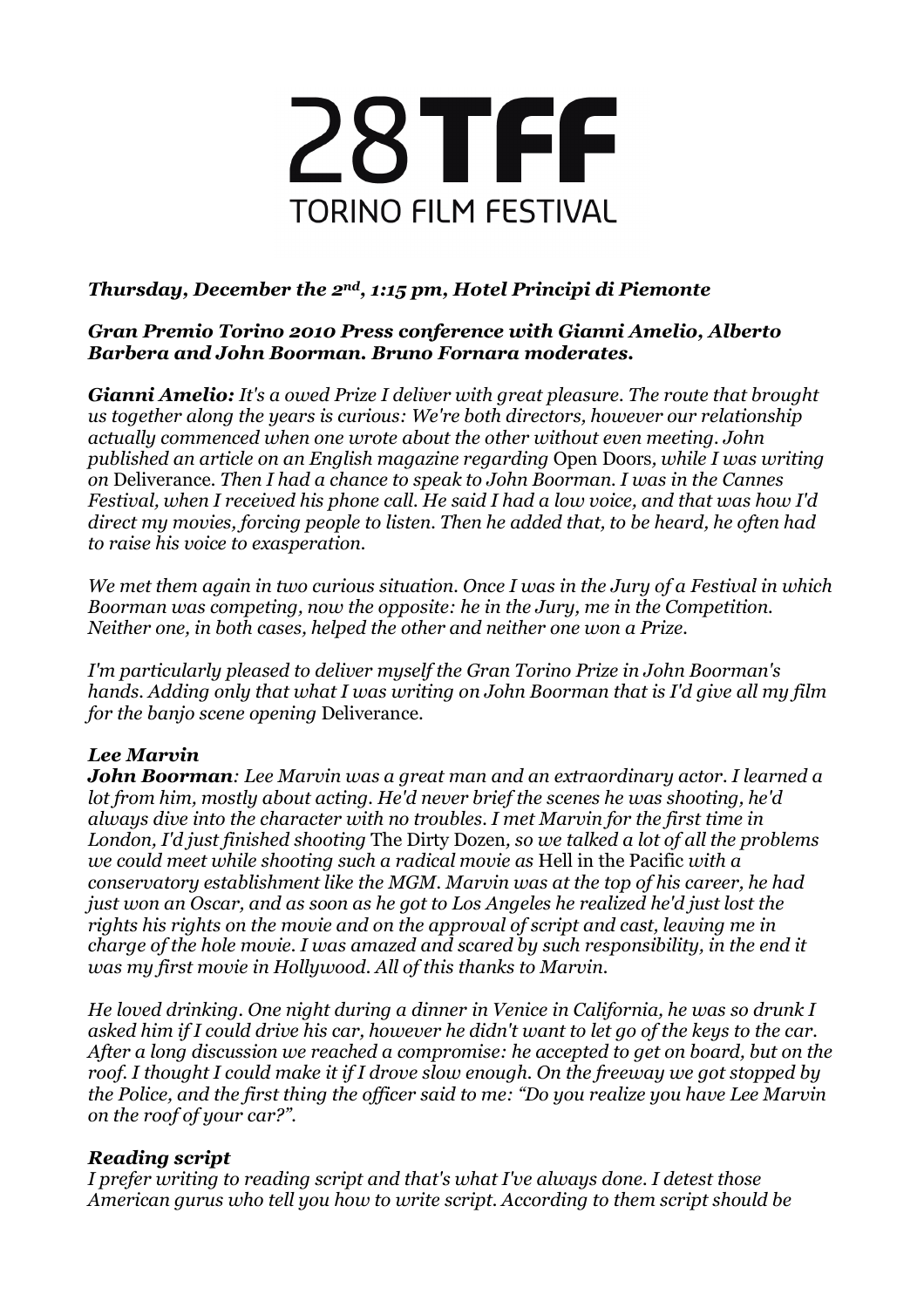*broken up in three acts: to me that is theater. Good script should be written in ten rolls, having a good scene in each one. This is how you make good film.*

## *Marcello Mastroianni*

*I wrote the script for* Leo the Last *together with a friend of mine, Bill Stair, Trying to imagine a Eupean aristocrat who discovered he ownd a whole street in London and straight away I thought of Mastroianni who I eventually convinced to make the movie. He was a truly complete actor and working with him was a wonderful experience. He was a very relaxed actor. There's a scene in the movie he has to get out of bed. He gets into bed and when we're all ready to shoot I realize he fell asleep for real. I wake him up to shoot a few minutes than I take a brek to change perspective. Those few minutes were enough to have him fall asleep again. He's undoubtedly the most relaxed actor I ever met.*

## *Jon Voight and Burt Reynolds*

*Jon Voight and Burt Reynolds were two substantially different actors. Jon Voight was coming from Actor's Studio, he followed procedure and was very rigorous and serious in the preparation of his role. He had to know everything about his character, and was able to talk for hours about it before shooting. Burt Reynolds instead had a very different approach, more relaxed. These differences had repercussions on both of them: Reynolds sometimes couldn't stand the longueurs caused by Voight, however he contemporaneously learned a lot. The both influenced each other in a positive way and got used to each others' needs and speeds. Until they were heading downstream on the same canoe, she just had to shoot the scene.*

### *Hadrian's memories*

*It's been years I've been trying to make a movie from* Memories of Hadrian *by Yourcenair. It's a very complex and expensive project (you must reenact the age of the Roman Empire) and, still nowadays, we haven't gathered enough funds. During the last two years , also due to the economic crisis, it's been increasingly harder (maybe impossible) to find such high budgets. In the meanwhile I filmed The Tiger's Tail and I'm planning to make a movie,* Broken Dream*, I've been longing for a while.* Memories of Hadrian *sticks to my mind: I'm still his friend, we're still in love, but there's no money.*

# *Film I like*

*Despite all the economic troubles film must face, yet, and this is wonderful, quality film still is produced: a true miracle. The problem with contemporary American film, its enemy, is originality. All movies made in U.S.A. are sold with thirty-second advertising on TV . Recently I was in a pitching and the first question I got asked was about this advertising, Which I'd never thought about. It's a filter. If the movie and maybe some Star is familiar, it's produced straight away, on the contrary if it's different and original, it's a lot harder. This is the quality I enjoy, I love and make treasure of: originality. I like watching film I've never watched before.*

### *Wagner*

*When I was preparing* Excalibur *(inspired to the legend of Grail) I thought going to Bayreuth to watch Wagner's ring trilogy. Back then I had a project of making film Tolkien's* The Lord of Rings *which reminds Wagner already in the title. I'm fascinated by the way the German composer deals with mythology and in Bayreuth I was overwhelmed by his music I decided to use it in my movie.*

### *Film and Video*

*I've been using film for over fifty years, and it caused me many troubles (Mixing, the scratches, developing, color and so forth...). Now it's time to change. Film is an invention*